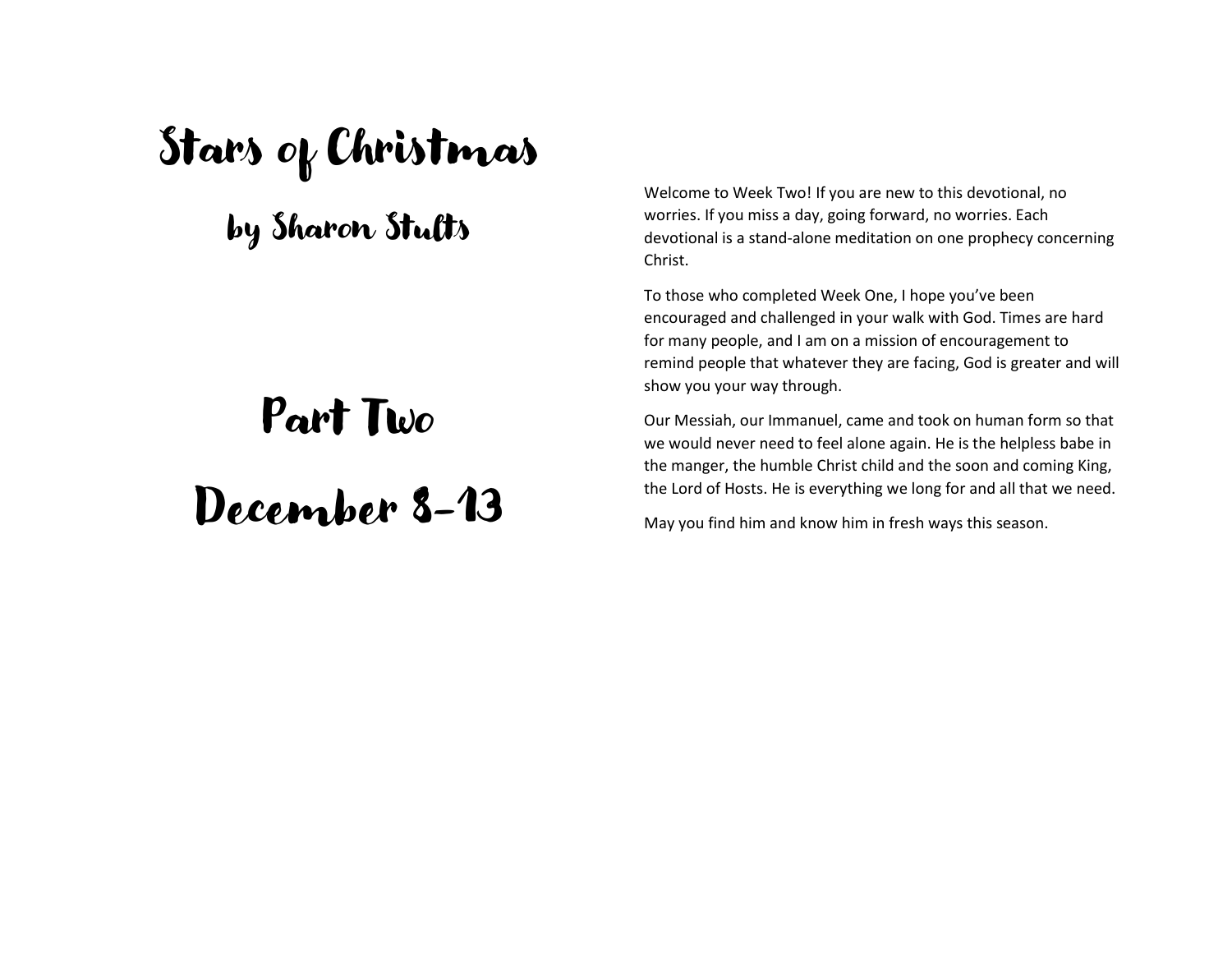*"Of the increase of his government and of peace there will be no end, on the throne of David and over his kingdom, to establish it and to uphold it with justice and righteousness from this time forth and forevermore. The zeal of the LORD of hosts will do this," Isaiah 9:7.*

**Prophecy:** Messiah would be heir to King David's throne

**Fulfilled:** Luke 1:32-33, Romans 1:3

One of the most remarkable conversations in Scripture occurs in 2 Samuel 7 between King David and God (via Nathan the prophet). The kingdom of Israel is in peace after a long season of war and the king's thoughts turn to God's tabernacle. David is struck by the contrast between the expensive cedar palace around him compared to the worn tents of God's house, which Nathan points out.

David decides, without asking God, that he should launch a temple project. The idea sounds great to Nathan, and he encourages David to go for it. That night, God speaks to the prophet again, expressing surprise that David is making plans to build a temple without consulting God. The original Hebrew indicates that God says something like this,

> "David, I love the fact that me mentioning the contrast between my house and yours inspired you to start a temple building project. However, I didn't ask you to build one and to be honest, I don't want you to. I've already decided that your son will be the builder. But I love the that you were so moved by love for me that you started making plans immediately. Because you did that, I promise you that I will build you a house. Your family line will become a holy kingdom that will last forever."

King David got ahead of himself, but God saw the intentions of his heart and placed a prophetic star over his life with massive significance. One day Messiah himself would return to earth a second time and rule in the authority of David's intact bloodline. Remember, King Saul's bloodline was completely cut off because of his disobedience but David's would remain protected for millennia.

Part of this prophecy came true in ancient Israel as David's bloodline ruled for 400 years. The greater part of the promise will come to pass when King Jesus steps down to earth once again and rules from David's throne in Israel.

For you and me, this prophetic star is a reminder that God is always, always, looking at our heart and motives. David's motives were pure, and God saw that. Secondly, even when we make mistakes and attempt to or succeed in doing something out of order in God's plan, if our hearts are right, God is still pleased. He may not bless our *plans,* just as he didn't approve David's building project, but he will shower gifts and favor on *us.* 

This star reminds us that when we are generous towards God, the generosity he returns far surpasses what we wanted to do for him. Ask him where he is already at work this Christmas season and how you can join him in what he's already doing and blessing. Look for the paths God has prepared for you to show generosity to someone and join Messiah there.

**Prayer:** God, help me to align my love for you and my desire to serve you with the plans you already have in motion. Show me who needs your touch of generosity this season.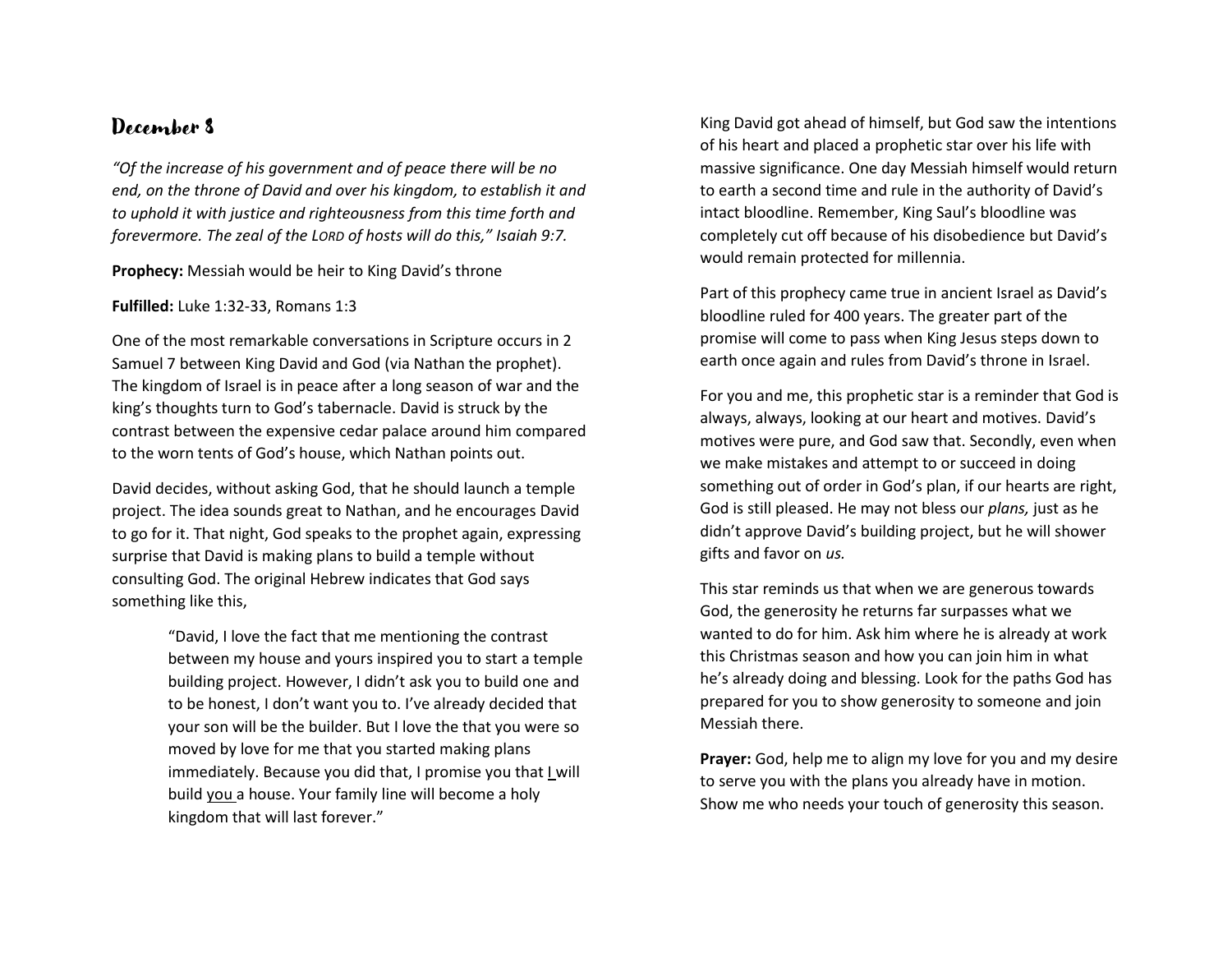*"Your throne, O God, is forever and ever. The scepter of your kingdom is a scepter of uprightness… you have loved righteousness and hated wickedness. Therefore God, your God, has anointed you…" Psalm 45:6*

*"And in the days of those kings the God of heaven will set up a kingdom that shall never be destroyed…" Daniel 2:44*

**Prophecy:** Messiah's throne will be eternal and anointed.

**Fulfillment:** Luke 1:33, Hebrews 1:8-12

If ancient rulers time traveled to the present, how do you think they'd react to the condition of their empires and kingdoms now? Earth contains countless archeological ruins of once great empires. Some empire's remains are yet to be found. Consider the Assyrian, Roman, Babylonian, and Mongolian empires. All that's left of any of them are crumbling walls and often mere remnants of foundations.

I think they'd be speechless to see what became of their mighty fortresses and surrounding towns. Many rulers, even King Solomon, built incredible palaces and temples with some of the finest and rarest materials in the world, with longevity in mind. Even today, Buckingham Palace is currently up for sale, the royal family no longer in residence. I doubt that the people of the UK ever imagined their iconic castle becoming a private residence.

The wood, hay and stubble of this life is only that to a God-follower but to an unenlightened heart it is the very stuff of which life is made. I believe this prophetic star was not only for Israel but for anyone, in any century, who has eyes to see and ears to hear.

Even ancient rulers lived on an earth with the ruins of civilizations that came before them. When Daniel interpreted King Nebuchadnezzar's dream, he told him that God, not King Nebuchadnezzar or any other ruler, would establish a kingdom that would last for eternity. Shocking for an arrogant king.

Not only would Messiah's kingdom be eternal, but God's anointing would rest upon it. Very few rulers in history could claim that distinction. Even those who walked with God, like Solomon and David, experienced seasons where the anointing of God left them for a time.

Solomon told us in Ecclesiastes 3:11 that God placed eternity in every human heart. The lost soul will spend their lives trying to establish a shadow of eternity in this life. I think this prophetic star challenges them to consider aligning themselves with the only empire that will last forever, the kingdom of the Messiah. God wants people to see the contrast between investing their lives in God's eternal kingdom or devoting yourself to things that will be ruins one day.

This is a prophetic star of hope for a darkened world. There is an everlasting, wondrous kingdom where goodness and light rule. This Christmas season consider which kingdom is getting the best of your limited resources, the world's temporary empire, or God's eternal kingdom.

**Prayer:** God, thank you that you called me into a kingdom that has no end and is filled with unimaginable goodness and light. Help me to properly balance my stewardship of the things of my earthly life with my investments in your heavenly kingdom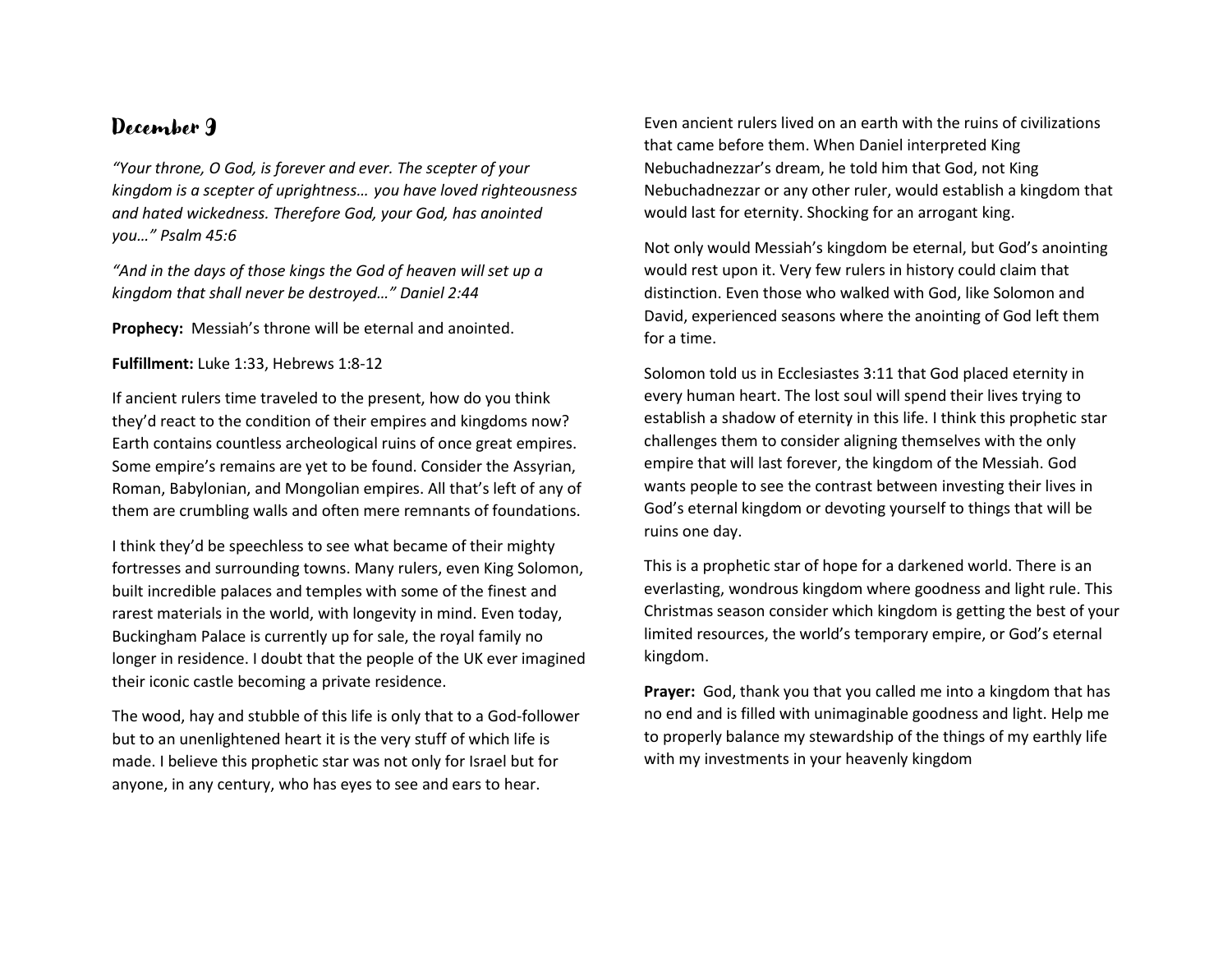*"Therefore, the Lord himself will give you a sign. Behold, the virgin shall conceive and bear a son, and shall call his name Immanuel," Isaiah 7:14.*

#### **Prophecy: Messiah would be born of a virgin**

#### **Fulfillment:** Matthew 1:22-23, Luke 1:26-31

I wonder what the Israelite's of Isaiah's day thought when he gave this prophecy. If they faithfully studied Moses' books, they knew that God promised to send the heavenly Messiah through the body of a woman in Genesis. Perhaps it took this centuries for Israel to accept the concept of a divine birth in a human vessel.

Now, Isaiah drops the bombshell that there will no man involved to create the holy pregnancy. Boom. Was he ridiculed? Did people accuse him of not hearing rightly from God? We don't know but consider that what is a normal, accepted tenet of our faith was brand new information for the people of that day.

God wanted his people to know, beyond a shadow of a doubt, that Jesus of Nazareth, son of Mary alone, was their promised Messiah. Doubting minds of Jesus' day, including Joseph, couldn't accept the fulfillment of this prophecy in this nobody from nowhere. They assumed she had intimate relations with another man. That's why Joseph almost divorced her until an angel set him straight.

The beauty and wonder of this star is that no human could manufacture this miracle. God, and God alone placed the first cell of Jesus' earthly body into Mary's womb. Mary knew the truth immediately, but the poor girl stood alone in that knowledge for a time. God did something supernatural in Mary that had never been

done before and has not been done since. He is Creator. His nature is to generate things that are original.

God will always be creating. His thoughts become reality. His word generates matter. He is continuously doing something new and fresh in the body of Christ. Sadly, many are like the people of Mary's day, rejecting God's original ideas and plans because it doesn't fit into their paradigm of Christianity. What did it look like to conceive a baby without a man? It looked like Mary.

As God spins out his new concepts and approaches for spreading the news of Christ and making disciples will we recognize and accept them? What is he doing this Christmas that's different than past Christmases? This prophetic star reminds us that we can participate in the miraculous, unheard-of things God wants to do when our hearts are filled with faith, not human reasoning.

Let's stop trying to make God reasonable, shall we? Was it "reasonable" to invade a teenage girl's quiet life with a one-of-akind pregnancy? Was it reasonable to allow circumstances to force her on a long journey in the late months of pregnancy? Was it reasonable to allow every room in Bethlehem to fill up forcing her to give birth amidst farm animals? The natural mind says, "Absolutely not!" And this is where our human reasoning will fail us.

The heart that chases after God says, like Mary, "I am your servant. Let it be to me according to your word." What if we positioned our hearts like that this Christmas season? What miracles might God long to do through us?

**Prayer:** God, give me faith like Mary's to believe that your plans are perfect even when they seem strange and new to me. I am available for whatever way you wish to use me.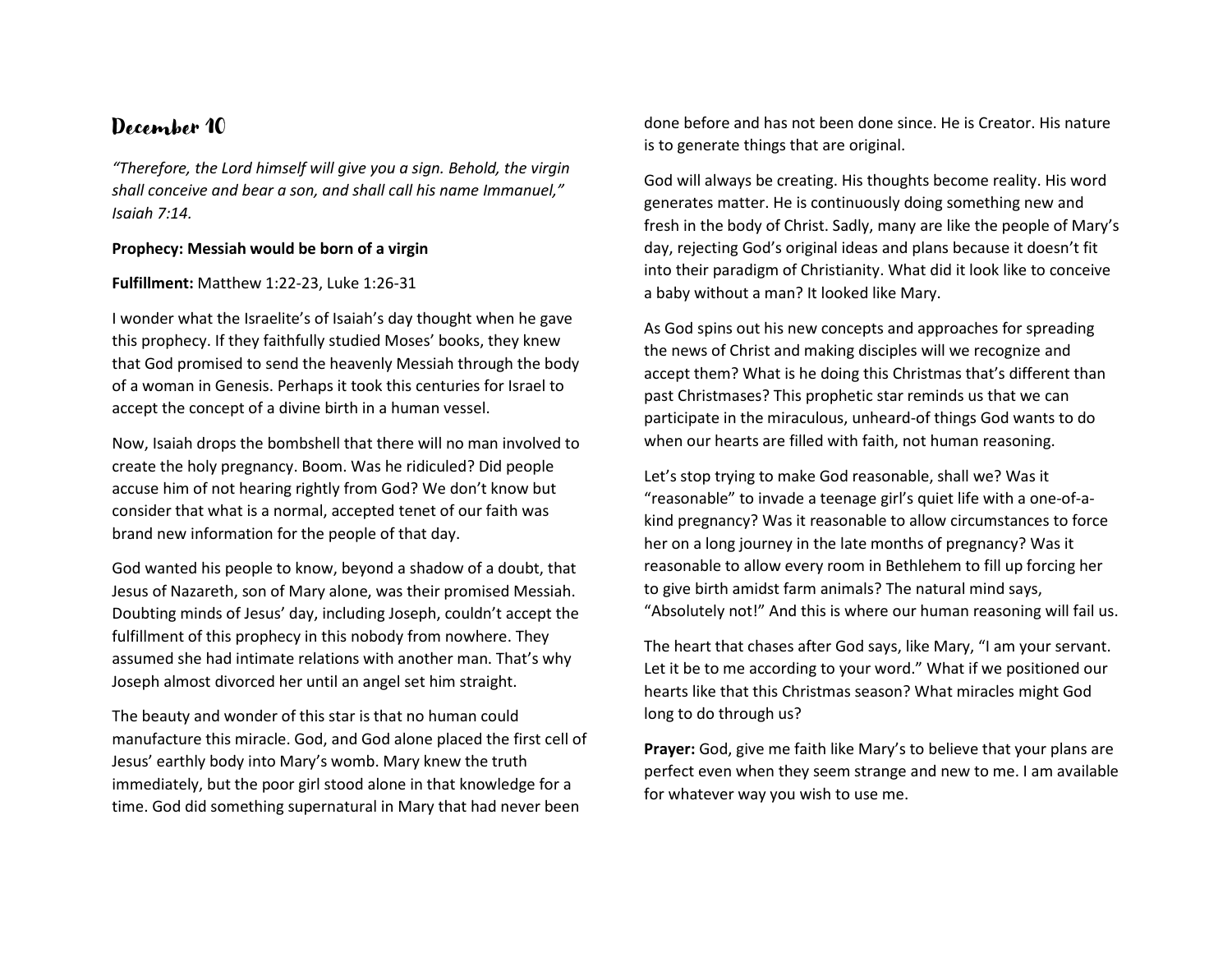*"For to us a child is born, to us a son is given…" Isaiah 9:6*

**Prophecy:** Messiah will come as a baby.

**Fulfillment:** Luke 1:31-35, Luke 2:11

Think about the greatest challenge you face currently, whether it's relational, career, financial, health or something else. You've prayed, waited, and believed God's word, yet nothing changes.

Now imagine you've shared your frustration with a friend. One day, that friend calls you, eager to share great news. A woman you don't know, recently gave birth to a little boy. Your friend assures you that baby is going to be the solution to your problem. Are you getting the struggles Israel experienced when Messiah turned up as a helpless baby instead of a conquering king charging?

God tried to prepare Israel with Isaiah's prophetic star. Messiah would come in human form but enter this world like the rest of us, vulnerable and powerless. God in flesh must begin as we all began. How else can credibility be established for him to speak into the pains, sorrows and limitations of these frail, human shells?

The second significant aspect of this messianic star is that Creator of All that Exists humbled himself and willingly allowed his power, majesty, and glory to be confined within a human body. The Apostle Paul nailed it, in Philippians 2, when he said, "who though he was in the form of God, did not count equality with God a thing to be grasped, but emptied himself, by taking the form of a servant, being born in the likeness of men."

King Jesus became an infant, dependent on humans for food and shelter. He was a little boy who scuffed his knees and stubbed his toes on Nazareth's dusty streets. As a youth, his parents expected him to learn the carpenter's trade and work it like any other son. Did he feel the sting of splinters and the pain of hitting his thumb instead of a nail? Most likely.

Jesus experienced the deep sorrow of rejection and betrayal from many directions including, his family and neighbors, leaders of the Jewish faith, and even his closest friends. He knew the sorrow of being misunderstood and misquoted. He lived with death threats and a bounty on his head, from birth to the cross.

If Messiah came as an adult, in heavenly splendor and power, yes, he could have easily crushed the Roman Empire and set Israel free, temporarily. God is playing the long game though. His love for humans is so great he wants to live with us for all of eternity. That's why he sent Messiah the first time as a baby who became a Savior.

Israel's greatest threat has never been earthly tyrants. The grave danger that threatened Israel is the same one that puts humans in peril to this day. It is a heart that rejects Christ's gift of salvation and chooses instead an eternity separated from God. A Messiah who came as a conqueror could crush any external enemies but would not affect permanent change in the broken relationship between Creator and created. We can only choose, individually, to leave the kingdom of darkness and enter the kingdom of light. It is the baby of Christmas, the light of the world, that shows us the way.

The beauty of this prophetic star is that the same humility that enabled shepherds and wiseman to recognize a helpless baby as the King of Heaven is the same humility that will always lead a heart to Christ, time and time again.

**Prayer:** Jesus, I humble myself before you again today. Use me as you wish.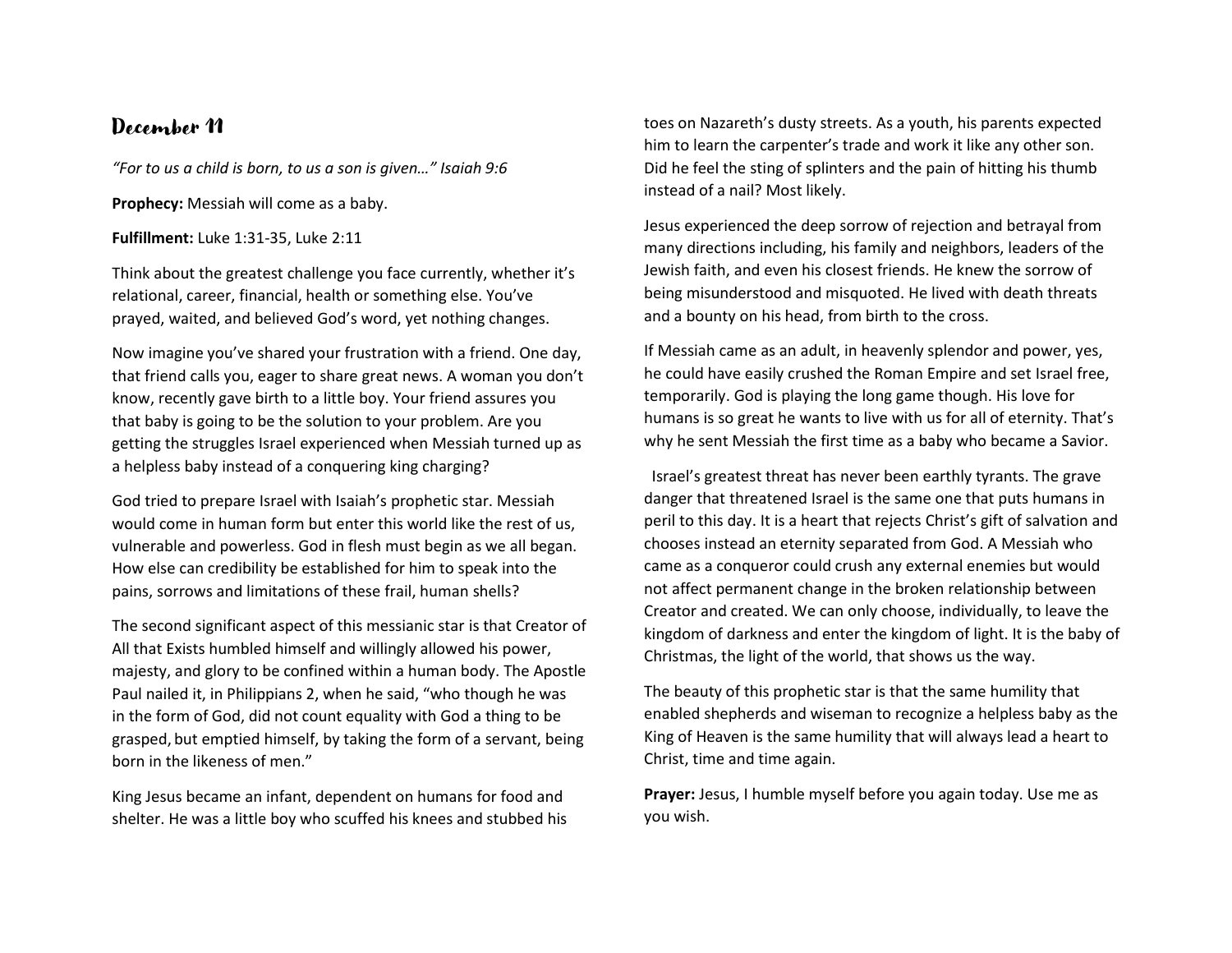**"**But you, O Bethlehem Ephrathah, are only a small village among all the people of Judah. Yet a ruler of Israel, whose origins are in the distant past, will come from you on my behalf," Micah 5:2 NLT.

#### **Prophecy:** Messiah will be born in Bethlehem

#### **Fulfillment:** Matthew 2:1, Luke 2:4-6

The God of the unlikely and unusual doesn't disappoint in his selection of the Christ child's birthplace. Obscure, rural and backwards, by Jerusalem's metropolitan standards, Bethlehem seemed like an odd place for the Jew's Messiah to take his first mortal breaths. Except for those faithful Jews who diligently studied the prophets and kept their eye on Bethlehem because of Micah's words.

To most of the Israelites, Jesus' birth and early life went unnoticed because they forgot their history and prophecies. They didn't notice that as Ralph Stockman says, "The hinge of history hung on the door of a Bethlehem stable." Understanding Bethlehem's past gives light to why God chose it for this world-changing event.

Bethlehem is the birthplace of Jacob's beloved wife, Rachel, who died in childbirth. Secondly, this is the city Ruth chose to live in with her mother-in-law Naomi, far from Ruth's own people. The way she honored Naomi caught the notice of the man who became her second husband, Boaz, and the respect of the town who compared her to Rachel and prayed that her descendants would be great.

Finally, Israel's hero king, David, came from Bethlehem. In this obscure town, God led the prophet Samuel to a nobody shepherd boy, to be anointed as the next king of Israel.

God used Micah to place a prophetic star over Israel, reminding her of her great past, during a dark period in Israel's history. Micah's ministry took place during the years when Israel collapsed onto itself after a series of wicked, idol-worshipping kings. Micah also lived through the nation's tragic fall to the Assyrian empire who decimated Jerusalem and carried away her fortunes and the best of her people into captivity.

Into that shadowed season, God used Micah to remind Israel that Bethlehem had produced a great king for them in the past and would do so again. The city whose name meant, "the house of bread," would be the birthplace for the man who called himself "The Bread of Life," the provider and sustainer of life.

In our hard seasons, we can find comfort and strength in remembering the great stories of our history with God. Think back to when he made a way for you where there was no way. The times he provided for your needs when you could not. The healings, provisions, deliverances, and victories of your past are the seed of faith for your future. How many of them started out in small ways, like little Bethlehem? I remember well a part time, challenging teaching position that turned into my dream job of teaching High School English. I'll bet you have stories too.

Micah's prophetic star reminds us to remember our past with God during dark times and not miss the new things he wants to do to make provision for us here and now. Often, God uses the obscure to give birth to some of the greatest blessings in our lives.

**Prayer:** Holy Spirit, please bring to memory the many ways God has healed, delivered, and provided for me that I may be given fresh courage and faith to say, "I don't know exactly what God is going to do in this hard time, I just know he will do something great."